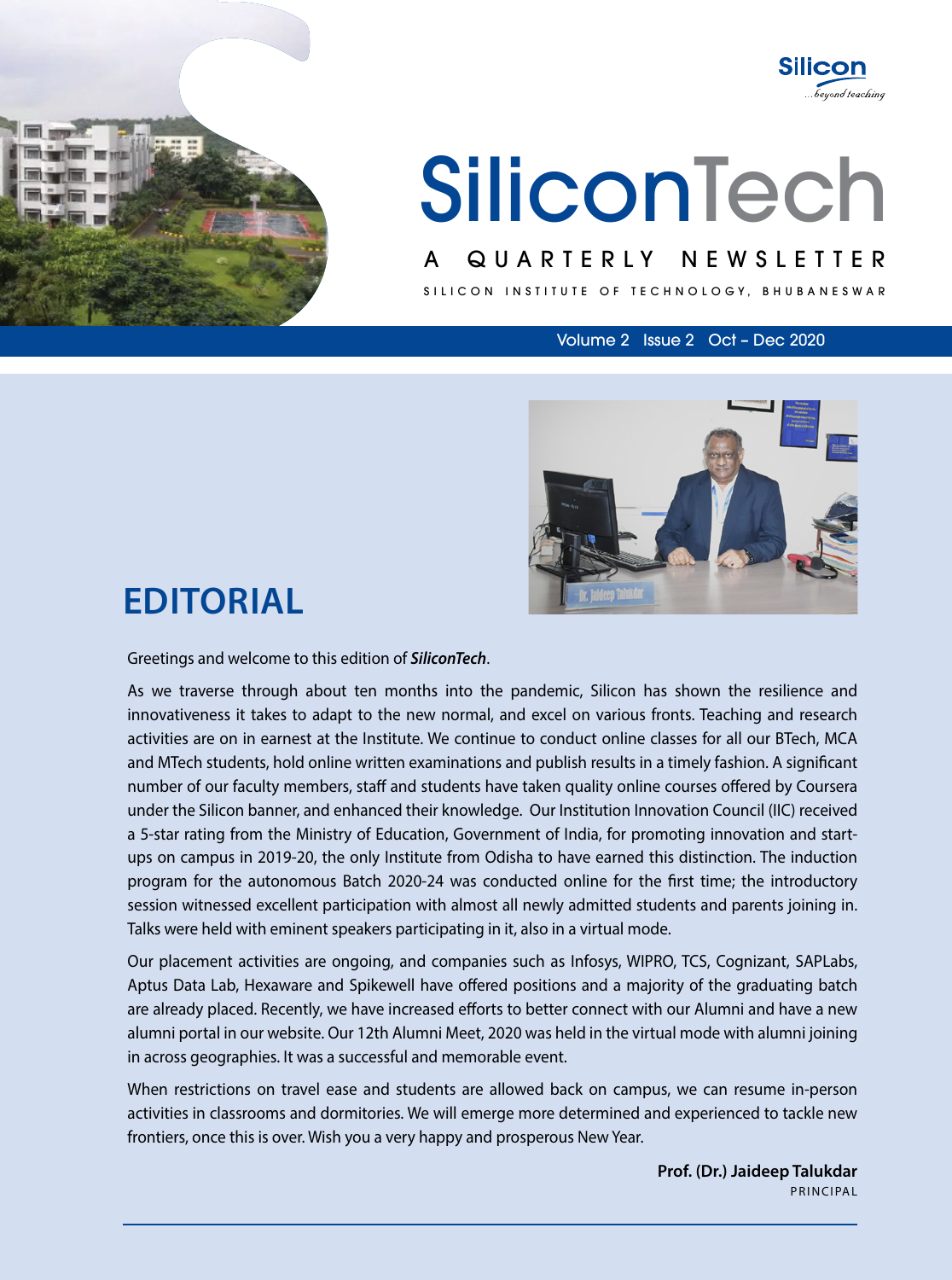# **News & Events**

### Silicon IIC Receives 5-Star Rating from MoE Again

The Institution Innovation Council (IIC) of Silicon has been awarded a 5-star rating for the year 2019-20, by the Innovation Cell, Ministry of Education (MoE), Government of India for its endeavor to promote innovation and start-up culture on campus. Silicon is the only Institute from Odisha, one of the seven institutes from the Eastern region and one of the 100 institutions across India who got 5 star rating for the session 2019-20.

| Ministry of Education<br>increasurated of leader. | MISCOLATICO                                                                                                                                                                                     |                                              |
|---------------------------------------------------|-------------------------------------------------------------------------------------------------------------------------------------------------------------------------------------------------|----------------------------------------------|
|                                                   | *****                                                                                                                                                                                           |                                              |
|                                                   | <b>CERTIFICATE</b>                                                                                                                                                                              |                                              |
|                                                   | Institution Innovation Council (IIC) established at                                                                                                                                             |                                              |
|                                                   | <b>SILICON INSTITUTE OF TECHNOLOGY, BHUBANESWAR</b>                                                                                                                                             |                                              |
|                                                   | had undertaken various activities prescribed by Innovation Cell, Ministry of<br>Education, Govt. of India to promote Innovation and Start-up in campus<br>during the IIC calendar year 2019-20. |                                              |
| <b>THE AIR</b>                                    |                                                                                                                                                                                                 |                                              |
| Peaf Anil D Sabascabadhe<br>Chairman, AICTE       | Sh. Annit Kharo<br>Secretary, Department of Higher Education, MOE                                                                                                                               | Dr. Alders Jane<br>CIO, MOE, Innovation Cell |
| Certificate No.: 34                               |                                                                                                                                                                                                 | Jamed On - 2020-08-22                        |

## IEEE Student Chapter Conducts INQUIZITIVE

IEEE Student Chapter at Silicon conducted 'INQUIZITIVE' an online quiz competition on the eve of IEEE Day viz., 4th October 2020, to give a platform to students to showcase their talent. 70 students from different colleges participated in this event and made it a success.

## D2C Igniters Club Silicon Chapter Starts operation

Dare2Compete, the D2C Igniters Club Silicon Chapter, led by Sanjog Samuel Samantaray (CSE 2018-2022) started its operation under SIPC (Student Innovation Promotion Cell) with Talash 1.0 - an Online Treasure Hunt which was conducted on 15th November 2020. 117 students registered for the event and top 3 students out of a total of 10 finalists were felicitated on the D2C platform with cash prizes.



#### Webinar on Nanotechnology & Embedded Systems (NES-2020)

Silicon, in collaboration with VLSI Expert Pvt. Ltd. Noida, conducted NES 2020, a 3-day webinar on 'Nanotechnology and Embedded Systems (NES-2020)' from 15th to 17th December 2020. Dr. Saroj Rout, Additional Professor at Silicon and the Convener of this event, organized it. The primary objective of the webinar was to create awareness on the recent advances in solid- state devices, VLSI circuits and embedded systems. The keynote speaker was Dr. Shivananda Koteshwar (Head R&D at Synopsys Inc., Bengaluru). Industry talks were delivered by Mr. Atul Bhargava (Principal Engineer, STMicroelectronics, Greater Noida), Mr. Rajat Bansal (Design Engineer, KeenHeads Technologies Pvt. Ltd., Noida), Mr. Narasayya Donepudi (Co-Founder, Sevya Multimedia, Noida), and our collaborator & host Mr. Puneet Mittal (Founder, VLSI Expert Pvt. Ltd., Noida).

A hands on workshop on 'Transaction Level Verilog: A modern Approach to Integrated Circuit and Design' was also conducted in the online mode by Steve Hoover (Founder & CEO, Redwood EDA, USA). 634 registered participants across India joined live from both academia and industry.

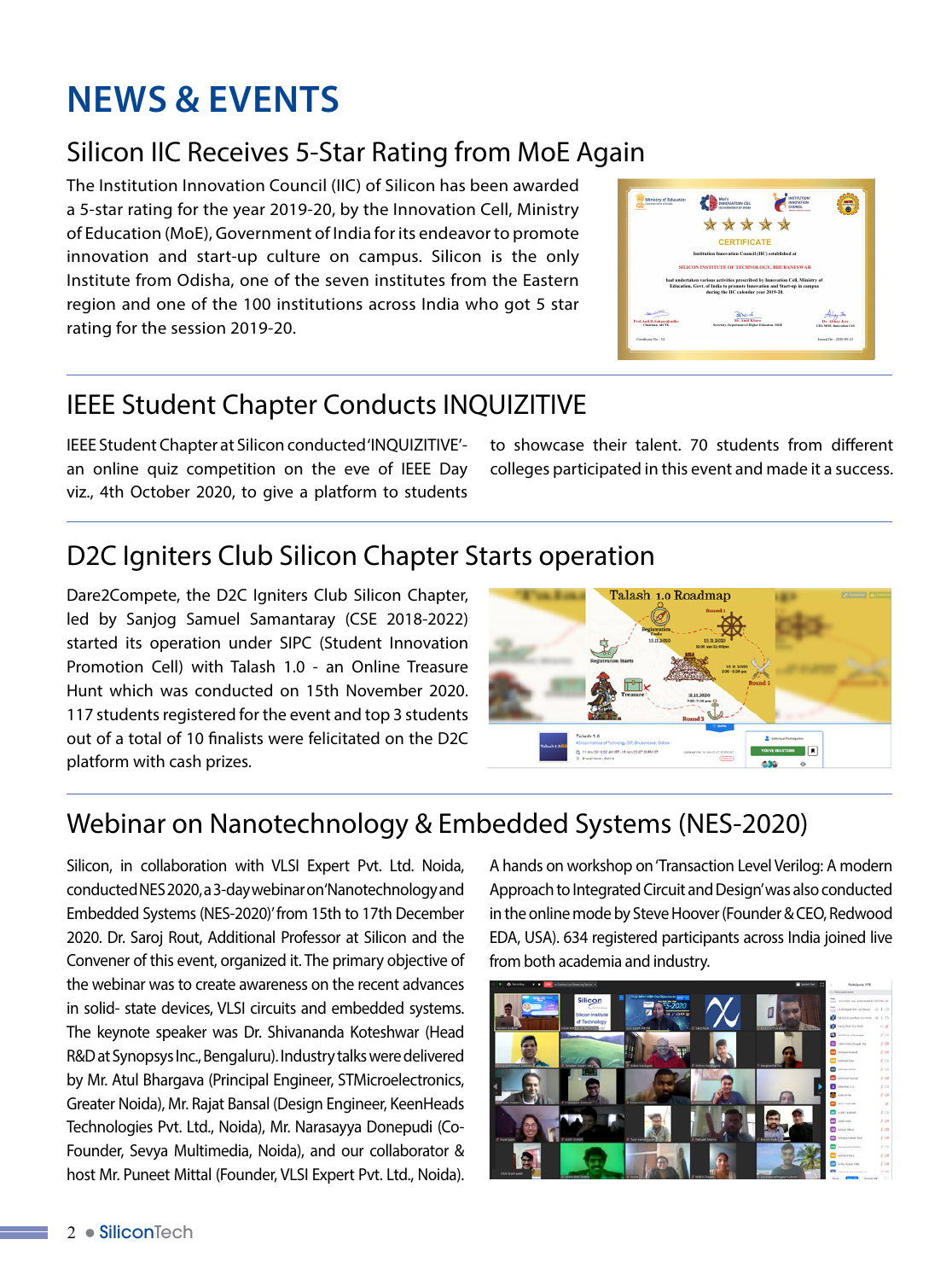

#### Launch of Silicon CodeChef Chapter

Siliconites earned their CodeChef College Chapter shield for Silicon in November 2020 under the Silicon ISTE (Indian Society for Technical Education) banner. Silicon was inducted through an online Induction session held on 1st and 8th November 2020. The objective of the Silicon CodeChef Chapter is to build a robust competitive programming culture on campus and help

students become better problem solvers. Rishav (ECE,

2017-2021) is the Student Chairperson of CodeChef who founded the CodeChef Silicon Chapter. Other founding members are Prashant Kumar (ECE, 2017-2021) as Event Lead, Akash Dash (CSE, 2018-2022) as Media and Outreach Lead and Ashish Sureka (CSE, 2018-2022) as Competitive Programming Lead. The faculty coordinator,

Prof. Monorama Swain helped students establish the CodeChef Chapter at Silicon.

#### Silicon Observes World Mental Health Day

Silicon observed 'World Mental Health Day – 2020' on 10th October 2020.The theme for this year was 'Mental health for all- Greater Investment, Greater Access'. Silicon promotes good mental health for all the students & staff. To create and propagate this awareness, a video podcast was released on YouTube on this occasion

by our in-house Counseling Psychologist, Dr. Saswati Jena (Assistant Professor) - *https://www.youtube.com/ watch?v=Gceo1oxmBec.* The important message conveyed in the podcast was that mental health is as important as physical health. It is absolutely Okay to feel helpless, low, detached and stressed, but it is not Okay to remain silent.

#### Governing Body Meeting

The 35th Governing Body meeting of Silicon was conducted on 30th October 2020. Eleven members attended the meeting to discuss the overall progress of the Institute. Members discussed the academic progress under the pandemic situation, its impact on budgetary issues, and

overall preparedness of the Institute for the ongoing academic session 2020-21. Chairman Shri Joe Madiath appreciated all the faculty, staff members and students for their continued efforts in ensuring a seamless conduction of all academic activities during these unprecedented times.

#### Siliconites excel in Elocution Competition

Siliconites outshone all contestants in the Elocution Competitions organized by NALCO during the Vigilance Awareness Week celebration from 27th October to 2nd November 2020. Our students earned the first position in the competition in all 3 languages viz. English, Hindi and Odia. Sanath Kumar Swain (4th Year, EEE) was first in English, Geetansa (2nd Year, ECE) in Hindi and Annada Guman Singh (3rd Year, CSE) in Odia.

#### Webinar on Industry Internet of Things

The departments of ECE & EIE at Silicon organized a 3-day webinar on *Industry Internet of Things* from 11th to 13th November 2020. This webinar primarily focussed on cuttingedge technologies used to resolve various problems related to day-to-day life and industry. A total of 233 participants across the country registered for this webinar. The talks were delivered by eminent speakers from the Industry and Academia such as Er. Anish Sarangi (Silicon alumnus) from Fusion Practices Pvt. Ltd.; Prof. D. P. Acharya & Prof.

Santosh Das from NIT, Rourkela, Er. Debasis Satapathy from Capgemini, Er. Renjith CV from Philips India Ltd. and Prof. Albena D. Mihovska from Aarhus University, Denmark.

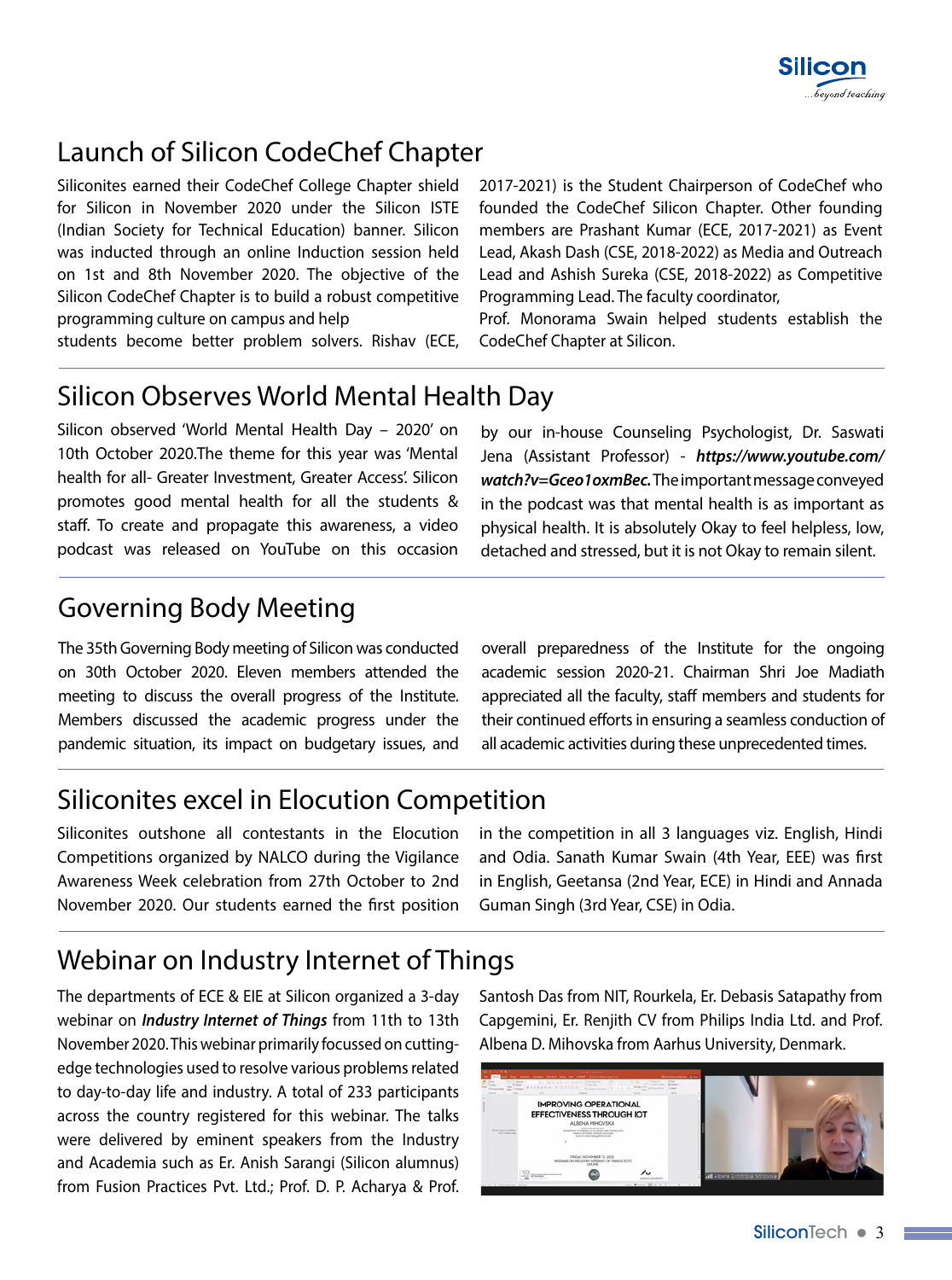#### Induction of 2020 Admission Batch (3rd Batch under Autonomy)

The Orientation-cum-Induction program, for the 3rd Batch under Autonomy (2020-2024) was conducted in the online mode from the 8th-13th December 2020. The program had been designed so as to orient students into cultivating the right attitude towards their chosen career and inculcating a strong value system. Some of the eminent speakers were Prof. Sunil Kumar Sarangi- Ex-Director, NIT Rourkela, Dr Joe Madiath- Ex-Chairman Gramvikas, Prof. Shradha Padhi- Professor OB & HR, KSOM Bhubaneswar, Mr. Abhijit Sen- Ex-AVP, Infosys and Founder, Syllogistek Systems and Prof. Kalyani Samantray- HoD FACIS, Sri Sri University. Many of our distinguished alumni,

addressed the students with their inspirational success stories. The first year classes commenced in the online mode from 14th December 2020.



## **FACULTY IN NEWS**

- **Dr. Bhagyalaxmi Jena** Senior Assistant Professor from the department of ECE had filed two patents which were published on 23rd October 2020. The titles of inventions were, 'A Mobile Sanitizer Dispensing Unit' and 'Smart Classroom System'.
- **Dr. Samaleswari Prasad Nayak** Assistant Professor from the department of CSE had filed for a patent which was published on 30th October 2020. The title of invention was 'Sensor-Based Smart Railway System to Minimize Train Collisions and Accidents'. Dr. Nayak, was also awarded his PhD degree from Utkal University, Odisha on 26th November 2020 for his thesis titled 'Real-Time Healthcare with Cloud-Based Wireless Sensor Network'.
- **Dr. Pradyumna K. Tripathy (CSE), Dr. Manoranjan Behera (BSH), Dr. Ambarish G. Mohapatra (EIE), Dr. Bodhisattva Dash (ECE) and Ms. Debasmita Pradhan (CSE)** of Silicon Institute of Technology, Bhubaneswar were awarded the University Foundation Day Research Award For Faculty/Research Scholar –2020 by Biju Patnaik University of Technology (BPUT) – the state technical university of Odisha. The felicitation ceremony was held online on 21st November 2020. Silicon is proud of them.

## **RESEARCH & PUBLICATIONS**

- Publications (journals): 11
- SCI Indexed Journals published (with high impact factor): 3
- Scopus Indexed Journals published: 6
- Patents filed: 3
- PhDs Awarded: 1
- Consultancy Projects approved: 2
- AICTE Grants received: 2 (1 MODROB and 1 STTP AQIS) for 2019-20; both grants received in October 2020
- CSIR (EMR II) Grants received: 1 in December 2020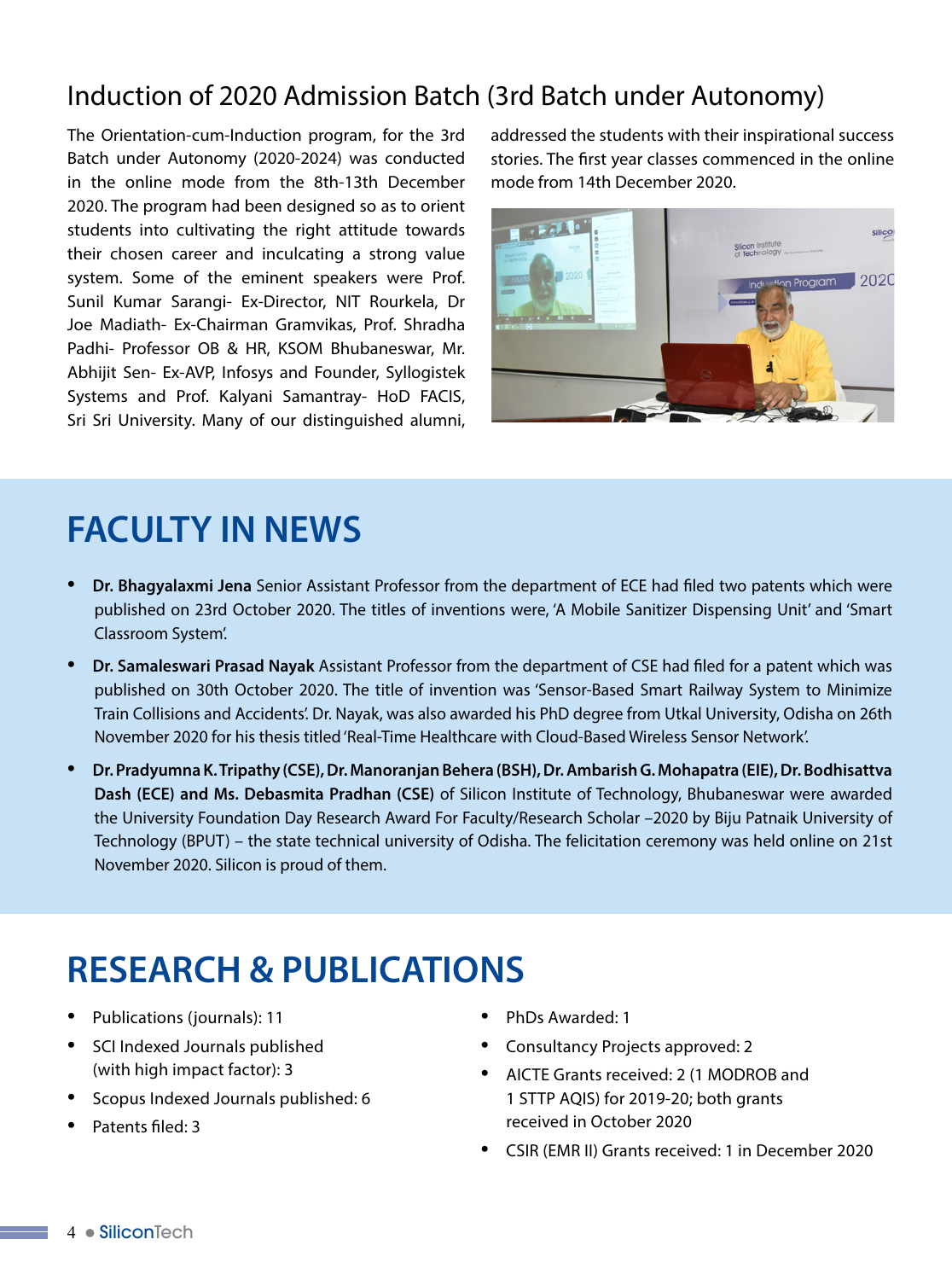

# **STUDENT ACHIEVERS**

#### Empowering Youth Hackathon 2020 Winners

**Team Farm Folks** from Silicon is one of the top 5 winning teams in the Empowering Youth Hackathon 2020 conducted from 28th – 30th November 2020. Empowering Youth Hackathon is a meeting of minds, backgrounds and skills at the national level, on innovation and tech ideas. In the 2nd round of this Hackathon 2 out of 10 teams were selected who represented Odisha in the national level.

Team Farm Folks was one of these 2 teams, which comprised of 6 members from 2021 graduating batch viz., Punyadeepa Pattanaik (ECE), Ayushman Patnaik (ECE), Ashutosh Patra (CSE), Asutosh Rath (CSE), Amit Kumar Patro (ECE) and Neha Mohanty (ECE). They were guided by Mr. Sushant Ku Pattnaik, Asst. Prof, Dept of ECE along with Dr. Rabindra Kumar Nayak, Professor, Department of Soil Science, OUAT, Bhubaneswar and Mr. Siddharth Bhattar, CEO and Founder, Karkhana Makerspace. They competed against the top 20 teams across India, securing 5th position and were awarded up to 2 lakh worth prototyping support from IKP Eden and incubation opportunity at 100 Open Start-ups.



#### HackWithInfy 2020 Winners

8 students from our 2021 graduating batch were selected for the role of SSE (5 LPA) and SE (3.6 LPA) in HackWithInfy2020, the pan-India Hackathon contest conducted by Infosys. These students are Ankita Das

(CSE), Medha Raj (CSE), Prateek Ram (CSE), Sachin Kumar Rawani (CSE), Utkarsha Koushik (CSE), Kamaljeet Mallik (CSE), Navin Chandra (CSE) and Deepak Kumar (ECE).

#### TCS Digital Winners

5 students from 2021 graduating batch were selected for TCS Digital 2021 (These students were the top performer in TCS-NQT exam and got the opportunity to participate for TCS digital interview and were selected for a package

of 7LPA). The selected students are Pratik Ram (CSE), Rachit Pattnaik (ECE), P. Digvijay (CSE), Siddharth Chakraborty (ECE) and Ayush Poddar (CSE).

#### TCS CodeVita Winners

11 students from Batch 2021 were selected in TCS CodeVita, a global programming contest conducted by TCS and also got a job offer of 3.5 LPA. These students were Anubhaba Samanta (CSE), Navnita (CSE), Nityakrushna Behera (CSE), Piyushi Poddar (CSE), Prateek Ram (CSE), Rahul Kumar (CSE), Ritesh Kumar Sinha (CSE), Shubham Saw (CSE), Swastik Mishra (CSE), Potnuru Kiran Kumar (ECE) and Vikrant Kumar (ECE).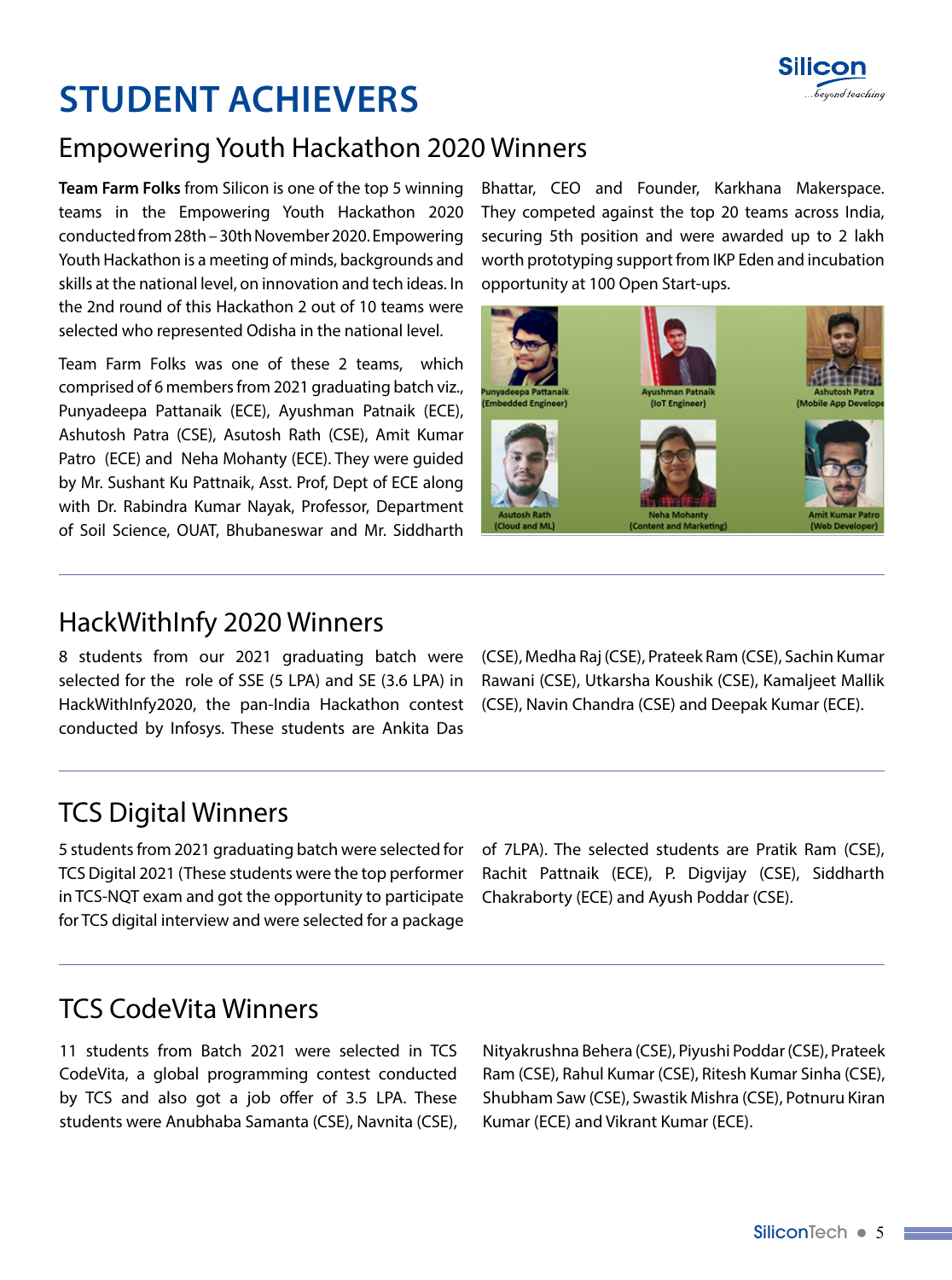## **ENTREPRENEURSHIP DEVELOPMENT CELL**

#### Warm-up Session on Silicon Start-Up Ecosystem

The Entrepreneurship Development (ED) Cell organized an online warm-up session on Silicon Start-Up Ecosystem for 3rd and 5th semester students on 8th December 2020. Dr. Debabrata Kar (Dean Academics) welcomed all the participants to the session and Dr. Mahendra P. Agasty (FIC ED Cell) spoke about the objective of the program. Silicon has taken the initiative to build a platform to provide opportunity to students to establish successful start-ups. Silicon is collaborating with FreeFlow (Mindspace Ventures)

- a Venture Building company for this purpose. Mr. Aaquib Hussain, Founding Partner, FreeFlow (MindSpace Ventures), addressed the students on 8th December 2020.

ED Cell also received a sanction of INR 2.6 lakhs from the Department of Science and Technology (DST), Government of India to conduct two projects– WEDP (Women Entrepreneurship Development Programme) and TEDP (Technology-Based Entrepreneurship Development Programme).

## **INDUSTRY INTERFACE CELL**

#### Placement Highlights

SiliconTech has witnessed a very good placement season in spite of the current pandemic. 65% of its eligible students have already been placed. More than 22 reputed companies have already participated and recruited the students during the current placement season. Over 50% of the placed students have got multiple offers with differential salary packages of 4.5 LPA and above. Some of the notable recruiters till date are SAP Labs, Infosys, Wipro, TCS, Cognizant, Spikewell,

Larkai, SysCloud, Rewoke Technologies, Aptus Datalab, VVDN Technologies, Qvantel, Cozentus Technologies Pvt. Ltd., Felix Healthcare, Hexaware, Sevya Multimedia Technologies, Centroxy, Polosoft Tech, Mindfire Solutions Pvt Ltd etc.

More than 60% of the students have already got internto-job offers, where the students would be doing internships in the final semester. The highest internship stipend till date is INR 25000 offered by Syscloud.

## **QUARINTERN DIARIES**

For the past two quarters, we have been publishing the online internship experiences of our final year students during Covid-19 pandemic. Most of the interns have gladly responded to us to share their unique learning

experiences which they engage in by braving the varied challenges of Work from Home. We will conclude the Quarintern Diaries this time with the experiences of the remaining students.



SIDDHANT PANDA (CSE-4th Year) Data Engineering Intern @ Everlytics Data Science Inc

**Project:** I am working on 4Pointx - an AIoT (Artificial Intelligence + IoT) platform which enables its customers to monitor their industrial productions & processes in real-time.

**Internship Experience:** During the first phase of the internship, I had to complete the Bootcamp training within a month. After that I got the opportunity to work on projects. Along with technical enhancement, I have gained some fine experience about different skills that are used in the professional workplaces such as Teamwork, Adaptability, Time Management, Professional Communication etc.

**Message to Juniors:** Focus on your goals. Try to gain some practical skills on Versioning tools, Agile Software Development methodology, JIRA etc. One should also try to work on real-life projects during the first three years of college.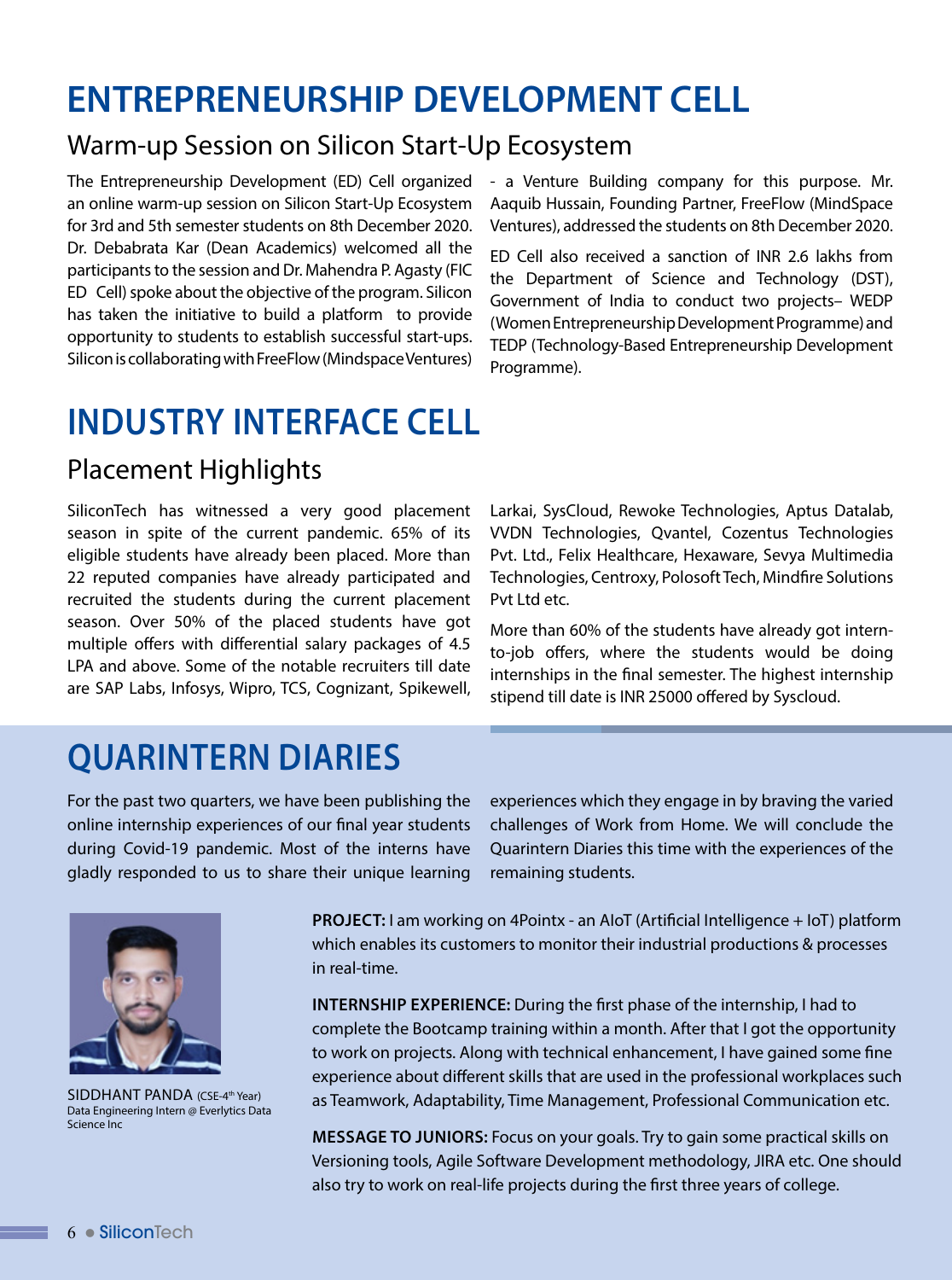



RAJEEV RANJAN (ECE - 4th Year) Embedded System Intern @Rewoke

**PROJECT:** I am working on a physiotherapeutic device involving pulsating electromagnetic field which will work in conjunction with the body's own recovery processes to relieve pain by restoring the ability of a cell to function efficiently. I have also worked on UV Sanitizer Box (Corona bin) which is the quickest, easiest and most cost-effective way to disinfect any items.

**INTERNSHIP EXPERIENCE:** This internship helped to know about real time problems. My hands-on experience is now at a stage where I can tackle any real time problems.

**Message to Juniors:** Keep focusing on your goal irrespective of domains. Never look for shortcuts.

**Project:** I am creating a simple, secure, multi-lingual, browser-based video calling

**INTERNSHIP EXPERIENCE:** This internship gave me the opportunity to work with

application supporting interactive AR features for a child care hospital.



various tools which are currently used in the IT industry.

**Message to Juniors:** Focus on the core concepts as learning different languages becomes very easy if you have expertise in any one language; as a fresher you never know which technology you will be assigned to work with.

DIBYAJYOTI PRUSTY (CSE-4<sup>th</sup> Year) Data Science Intern @ Spikewell

## **ALUMNI BUZZ**

The Induction program for BTech students of Batch 2020-2024 was replete with motivational talks by our distinguished alumni from various walks of life. Mr. Chandrasekhar Mahanta - Assistant Consultant at TCS (BTech CSE, 2004-2008), Dr. Rameswar Panda, Research Staff Member at MIT-IBM Watson AI Lab, USA (BTech ETC 2007-2011), Dharmesh Darshan, MPE ToolCraft Australia (BTech EIE, 2008-2012), Dr. Manas K. Jena-Asst. Professor

at IIT Palakkad (BTech EEE, 2007-2011) and Mr. Sabyasachi Mishra, Odia Cine Star (BTech ETC, 2002-2006) spoke about their success stories. They not only spoke about various challenges prevalent in the IT industry, but ways to build a successful career and the importance of the present academic curriculum in career building. The talks were followed by an impressive and fruitful Q/A session with the freshmen.

## **Alumni Meet**

The 12th Alumni Meet, was conducted online on 26th December 2020. A total of 160 alumni attended the event. The event commenced with the welcome address by our Director, Prof. (Dr.) Saroj Kanta Misra, followed by the Principal, Prof. (Dr.) Jaideep Talukdar, and FIC IICELL, Dr. Sanjit Kumar Swain. These yearly meets provide a platform for our alumni to share their experiences through insightful discussions, know the progress and major achievements of the Institute and students over the years. The event ended with alumni bonding over various cultural performances clubbed with fun activities and an exquisite virtual campus tour, specially curated to reminisce on their memories.